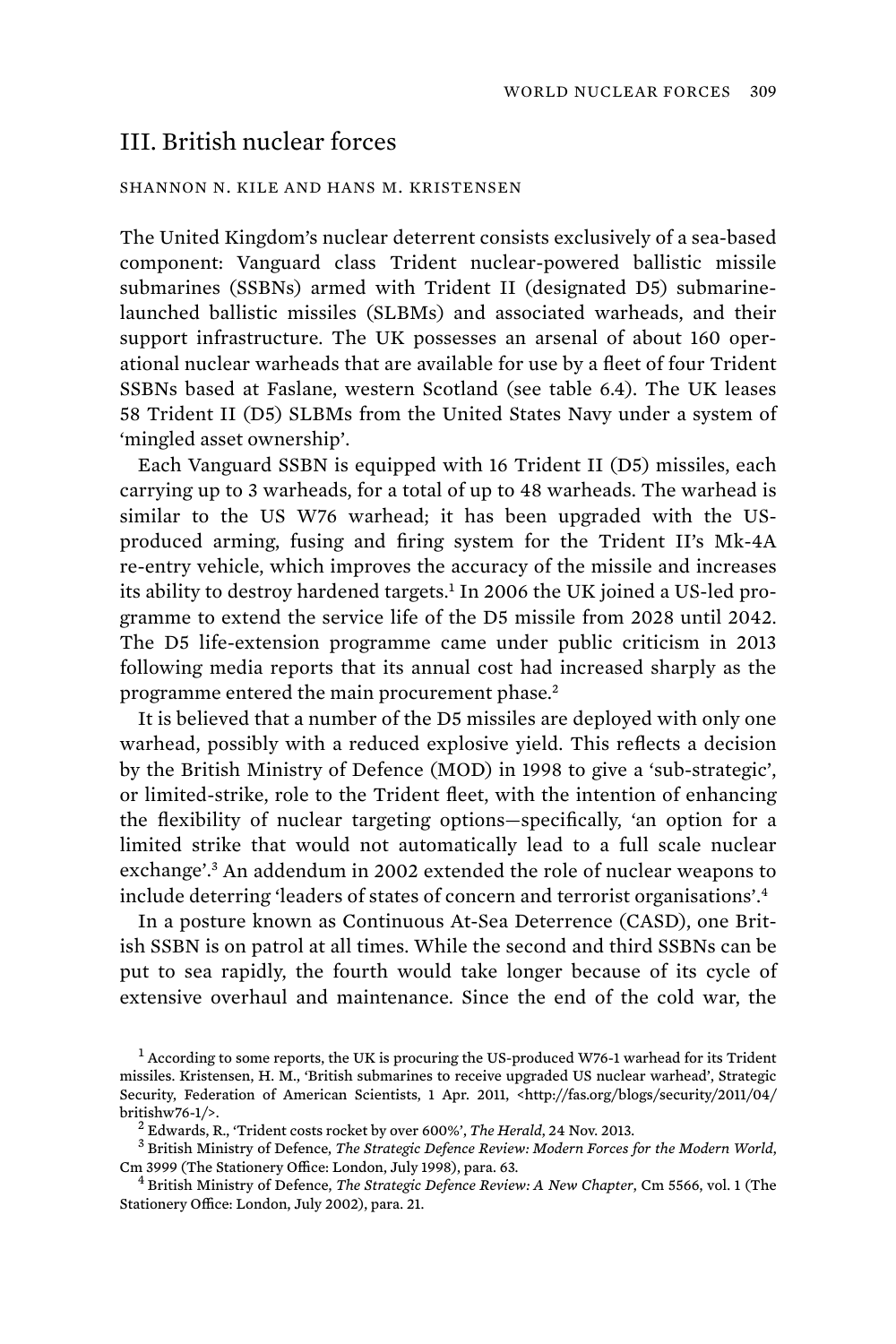| Type                                  | Designation deploved | No. | Year first<br>deploved | Range<br>(km) | Warheads<br>x vield       | No. of<br>warheads |
|---------------------------------------|----------------------|-----|------------------------|---------------|---------------------------|--------------------|
| Submarine-launched ballistic missiles |                      |     |                        |               |                           |                    |
| Trident II D5                         |                      | 48  | 1994                   | >7.400        | $1-3 \times 100$ kilotons | $225^{\circ}$      |

**Table 6.4.** British nuclear forces, January 2014

*a* Fewer than 160 warheads are operationally available, *c.* 144 to arm 48 missiles on 3 of 4 nuclear-powered ballistic missile submarines (SSBNs). Only 1 SSBN is on patrol at any time, with up to 48 warheads. In 2010 it was decided that the number of operational warheads will be reduced to a maximum of 120, of which 40 will be on patrol at any given time. The stockpile will be reduced to no more than 180 by the mid-2020s.

*Sources*: British Ministry of Defence, white papers, press releases and website, <http:// www.gov.uk/government/organisations/ministry-of-defence/>; British House of Commons, *Hansard*, various issues; Norris, R. S. et al., *Nuclear Weapons Databook*, vol. 5, *British, French, and Chinese Nuclear Weapons* (Westview: Boulder, CO, 1994), p. 9; 'Nuclear notebook', *Bulletin of the Atomic Scientists*, various issues; and authors' estimates.

SSBN on patrol has been kept at a level of reduced readiness with its missiles de-targeted and a 'notice to fire' measured in days.<sup>5</sup>

In the 2010 Strategic Defence and Security Review (SDSR) the British Government made a commitment to retain a continuous submarine-based nuclear deterrent force for the indefinite future.<sup>6</sup> The MOD currently plans to replace the four Vanguard class SSBNs, which will reach the end of their service lives from 2024, with new submarines equipped with modified Trident II (D5) SLBMs at an estimated initial cost of £20 billion (\$31 billion) at 2006 prices.<sup>7</sup> As a cost-saving measure they will have a smaller missile compartment designed jointly with the US Navy and equipped with 8 launch tubes carrying no more than 40 warheads.<sup>8</sup> The SDSR deferred the 'main gate' decision—on when the detailed acquisition plans, design and number of the successor submarines are to be finalized—until 2016.

In July 2013 the British Government released the results of a Trident Alternatives Review that began in 2011. The purpose of the study was 'to establish if other postures or weapons systems might deliver a credible alternative nuclear deterrent' that, during a crisis, would still be 'able to deliver at short notice a nuclear strike against a range of targets at an appropriate scale and with very high confidence'.<sup>9</sup> The study had been motivated by criticism from within the governing coalition of the estimated

<sup>5</sup> British Ministry of Defence and British Foreign and Commonwealth Office, *The Future of the United Kingdom's Nuclear Deterrent*, Cm 6994 (The Stationery Office: Norwich, Dec. 2006), p. 13. <sup>6</sup>

British Ministry of Defence, *Securing Britain in an Age of Uncertainty: The Strategic Defence and Security Review*, Cm 7948 (The Stationery Office: London, Oct. 2010), paras 3.8–3.9. <sup>7</sup>

 $<sup>7</sup>$  British Ministry of Defence (note 6), para. 3.10.</sup>

<sup>8</sup> British Ministry of Defence (note 6), paras 3.11–3.12, 3.14.

<sup>9</sup> British Cabinet Office, *Trident Alternatives Review* (Cabinet Office: London, 16 July 2013), pp. 3, 14.